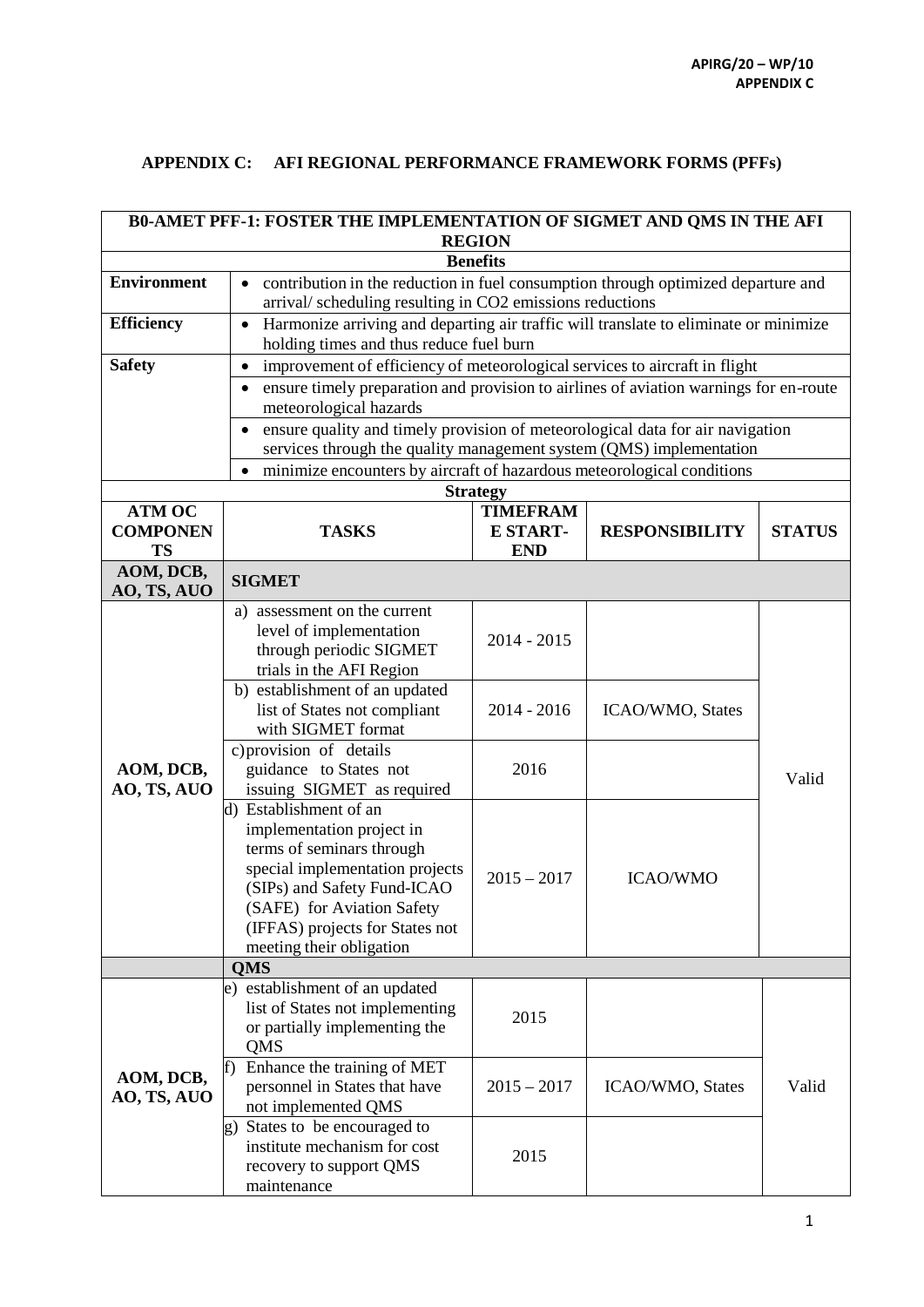|                          |          | h) Establishment of an                                                    |               |                                |       |
|--------------------------|----------|---------------------------------------------------------------------------|---------------|--------------------------------|-------|
|                          |          | implementation project in                                                 |               | <b>ICAO/WMO</b><br><b>ICAO</b> |       |
|                          |          | terms of seminars and                                                     |               |                                |       |
|                          |          | consultancy services through                                              | $2015 - 2017$ |                                |       |
|                          |          | projects during the initial                                               |               |                                |       |
|                          |          | stages of QMS implementation                                              |               |                                |       |
|                          |          | for States                                                                |               |                                |       |
|                          |          | Removal of Air Navigation Deficiencies in the MET Field                   |               |                                |       |
|                          | i)       | Assess and confirm the                                                    |               |                                |       |
|                          |          | current air navigation                                                    |               |                                |       |
|                          |          | deficiencies in the MET field                                             |               |                                |       |
|                          |          | through State Letters and                                                 | 2015          |                                | Valid |
|                          |          | surveys in the concerned                                                  |               |                                |       |
|                          |          | <b>States</b>                                                             |               |                                |       |
|                          | i)       | Visit the remaining AFI                                                   |               |                                |       |
|                          |          | States not listed and establish                                           |               |                                |       |
|                          |          | an updated list of MET                                                    | 2015-2016     | <b>ICAO</b>                    | Valid |
|                          |          | deficiencies                                                              |               |                                |       |
|                          | $\bf k)$ | Conduct specific training                                                 |               |                                |       |
|                          |          | workshops in French and                                                   |               |                                |       |
|                          |          | <b>English to assist States</b>                                           |               |                                |       |
|                          |          | concerned to address                                                      |               |                                |       |
|                          |          | deficiencies related to the                                               | 2015-2018     | <b>ICAO</b>                    |       |
|                          |          |                                                                           |               |                                |       |
|                          |          | implementation of the                                                     |               |                                |       |
| AOM, DCB,                |          | AMBEX scheme and provide                                                  |               |                                |       |
| AO, TS, AUO              |          | further advice and awareness                                              |               |                                |       |
|                          | $\vert$  | establishment of an updated                                               |               | ICAO/WMO, States               |       |
|                          |          | list of deficiencies of States                                            | $2014 - 2016$ |                                |       |
|                          |          | not compliant with SIGMET                                                 |               |                                |       |
|                          |          | format                                                                    |               |                                |       |
|                          | m)       | Establish an action plan to                                               | 2016-2018     | <b>ICAO</b>                    |       |
|                          |          | assist concerned States in                                                |               |                                | Valid |
|                          |          | their effort to remove long                                               |               |                                |       |
|                          |          | lasting MET deficiencies                                                  |               |                                |       |
|                          | n)       | Establishment of an                                                       |               |                                |       |
|                          |          | implementation project in                                                 |               | <b>ICAO/WMO</b>                |       |
|                          |          | terms of State missions                                                   |               |                                |       |
|                          |          | through special                                                           |               |                                | Valid |
|                          |          | implementation projects                                                   | 2016-2018     |                                |       |
|                          |          | (SIPs) and Safety Fund-ICAO                                               |               |                                |       |
|                          |          | (SAFE) for Aviation Safety                                                |               |                                |       |
|                          |          | (IFFAS) projects for States                                               |               |                                |       |
|                          |          | not meeting their obligation                                              |               |                                |       |
|                          |          | Transition to Aeronautical Meteorological Information in the Future SWIM- |               |                                |       |
|                          |          | <b>Enabled Environment in the AFI Region</b>                              |               |                                |       |
|                          | O)       | Encourage AFI regional                                                    |               |                                | Valid |
| AOM, DCB,<br>AO, TS, AUO |          | <b>OPMET Databanks (RODBs)</b>                                            |               |                                |       |
|                          |          | in Dakar and Pretoria, to                                                 |               | <b>ICAO/WMO</b>                |       |
|                          |          | continue to develop capability                                            |               |                                |       |
|                          |          | of handling OPMET data in                                                 | 2015-2016     |                                |       |
|                          |          | digital format (XML/GML),                                                 |               |                                |       |
|                          |          | test XML/GML codes, take a                                                |               |                                |       |
|                          |          | leading role over the                                                     |               |                                |       |
|                          |          | transition aspect to                                                      |               |                                |       |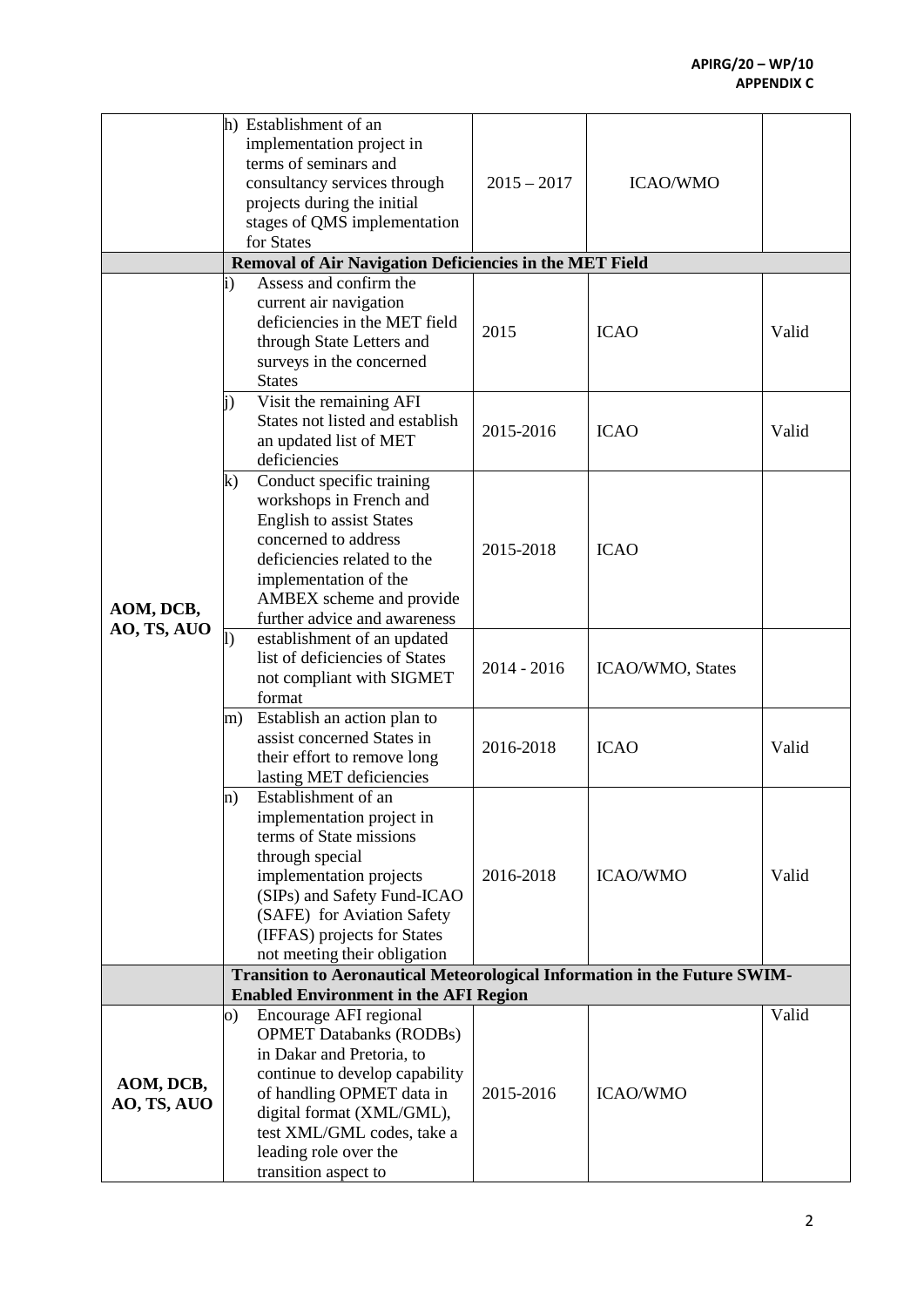|             |    | XML/GML and provide            |           |                    |       |
|-------------|----|--------------------------------|-----------|--------------------|-------|
|             |    | technical assistance as        |           |                    |       |
|             |    |                                |           |                    |       |
|             |    | required to other AFI States   |           |                    |       |
|             | p) | ICAO in coordination with      |           |                    | Valid |
|             |    | WMO and AFI RODBs              |           |                    |       |
|             |    | Dakar/Pretoria Provider Sates  |           |                    |       |
|             |    | start assisting AFI States in  | 2016-2017 | <b>ICAO/States</b> |       |
|             |    | developping capability of      |           |                    |       |
|             |    | handling OPMET data in         |           |                    |       |
|             |    | digital format                 |           |                    |       |
|             | q) | AFI States start progressive   |           |                    | Valid |
|             |    | implementation of              |           |                    |       |
|             |    | XML/GML-based exchange         |           |                    |       |
|             |    | format for METAR, SPECI,       | 2016-2018 | <b>States</b>      |       |
|             |    | TREND, TAF and SIGMET          |           |                    |       |
|             |    | in accordance with             |           |                    |       |
|             |    | Amendment 77 to ICAO           |           |                    |       |
|             |    | Annex <sub>3</sub>             |           |                    |       |
|             | r) | Establishment of an            |           |                    | Valid |
|             |    | implementation project in      |           |                    |       |
|             |    | terms of training workshops    |           |                    |       |
|             |    | and State missions through     |           |                    |       |
|             |    | special implementation         |           |                    |       |
|             |    | projects (SIPs) and Safety     | 2016-2018 | <b>ICAO/WMO</b>    |       |
|             |    | Fund-ICAO (SAFE) for           |           |                    |       |
|             |    | <b>Aviation Safety (IFFAS)</b> |           |                    |       |
|             |    | projects for States not        |           |                    |       |
|             |    | meeting their obligation       |           |                    |       |
| Linkage to  |    |                                |           |                    |       |
| <b>GPIs</b> |    | GPI/19: Meteorological systems |           |                    |       |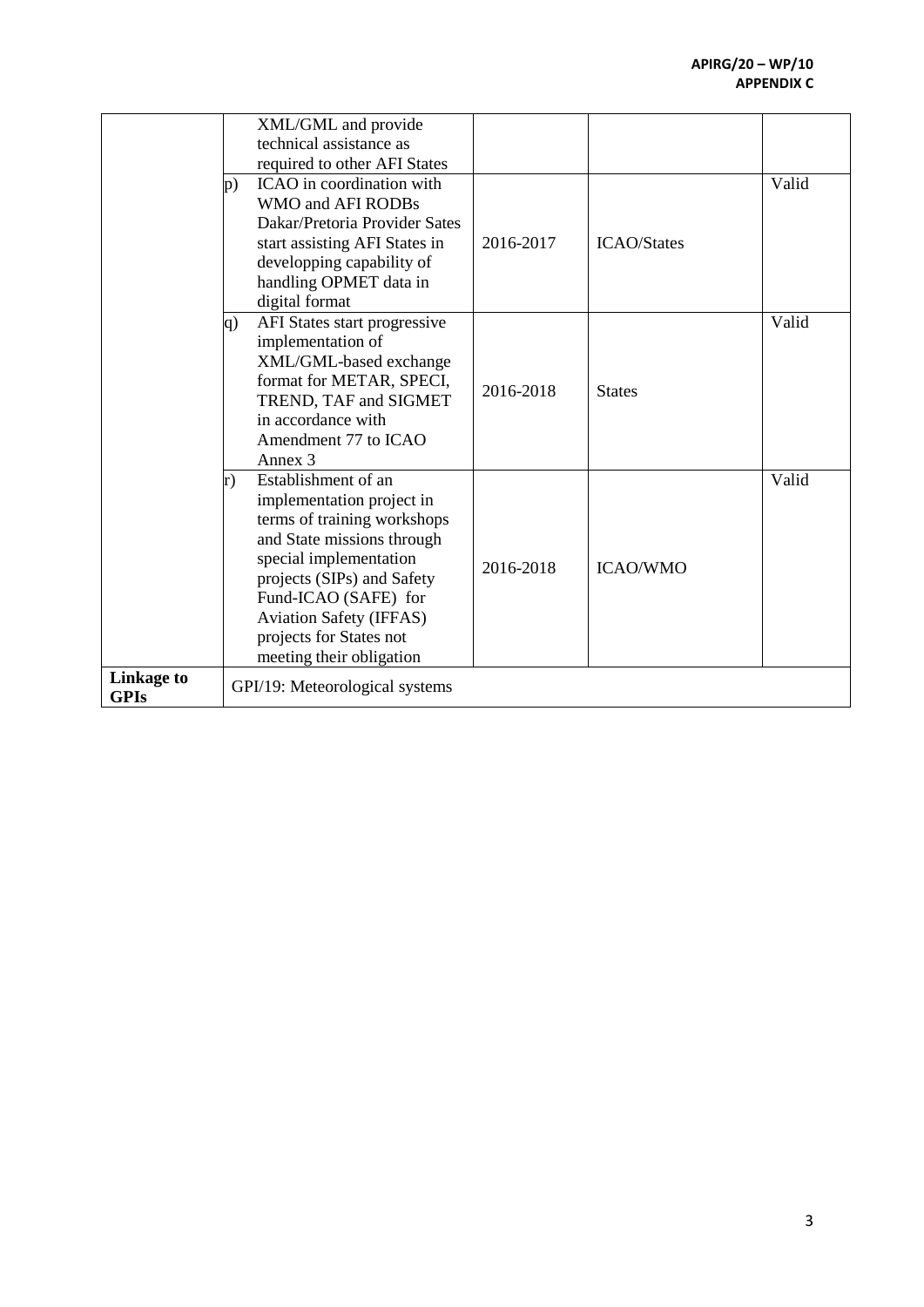## **APPENDIX 6D: AFI REGIONAL PERFORMANCE FRAMEWORK FORMS (PFFs)**

| <b>B0-AMET PFF-2: FOSTER THE IMPLEMENTATION OF TERMINAL AREA WARNINGS AND</b> |                                                                                  |                                                                                             |                           |               |  |  |  |
|-------------------------------------------------------------------------------|----------------------------------------------------------------------------------|---------------------------------------------------------------------------------------------|---------------------------|---------------|--|--|--|
| FORECASTS, PROVISION OF WAFS FORECASTS AND OPTIMIZATION OF OPMET DATA         |                                                                                  |                                                                                             |                           |               |  |  |  |
| <b>EXCHANGES IN THE AFI REGION</b>                                            |                                                                                  |                                                                                             |                           |               |  |  |  |
|                                                                               | <b>Benefits</b>                                                                  |                                                                                             |                           |               |  |  |  |
| <b>Environment</b>                                                            | greenhouse gases                                                                 | • contribution in the reduction in fuel consumption; the benefits will lead to reduction in |                           |               |  |  |  |
| <b>Efficiency</b>                                                             | improvement of efficiency in meteorological services to aircraft in flight       |                                                                                             |                           |               |  |  |  |
|                                                                               | ensure timely preparation and provision to airlines of aviation warnings for     |                                                                                             |                           |               |  |  |  |
|                                                                               | terminal area meteorological hazards                                             |                                                                                             |                           |               |  |  |  |
|                                                                               | improvement in the efficiency of flight planning by airlines taking into account |                                                                                             |                           |               |  |  |  |
|                                                                               | prevailing and expected meteorological conditions along the route based on WAFS  |                                                                                             |                           |               |  |  |  |
|                                                                               | forecasts                                                                        |                                                                                             |                           |               |  |  |  |
| <b>Safety</b>                                                                 | minimize encounters by aircraft of hazardous meteorological conditions           |                                                                                             |                           |               |  |  |  |
|                                                                               | <b>Strategy</b>                                                                  |                                                                                             |                           |               |  |  |  |
|                                                                               | Short term (2010-2012) : Medium term (2012 - 2016)                               |                                                                                             |                           |               |  |  |  |
| <b>ATM OC</b><br><b>COMPONEN</b>                                              | <b>TASKS</b>                                                                     | <b>TIMEFRAME</b><br><b>START-END</b>                                                        | <b>RESPONSIBILI</b><br>TY | <b>STATUS</b> |  |  |  |
| <b>TS</b>                                                                     | <b>Terminal area warnings and forecasts</b>                                      |                                                                                             |                           |               |  |  |  |
|                                                                               | a) Assessment of the current level                                               |                                                                                             |                           |               |  |  |  |
|                                                                               | of implementation of facilities at                                               |                                                                                             |                           |               |  |  |  |
|                                                                               | aerodromes for monitoring                                                        | 2015-2016                                                                                   | States/ICAO/WMO           |               |  |  |  |
|                                                                               | hazardous meteorological                                                         |                                                                                             |                           |               |  |  |  |
|                                                                               | conditions                                                                       |                                                                                             |                           |               |  |  |  |
|                                                                               | b) Provision of details guidance to                                              |                                                                                             |                           |               |  |  |  |
|                                                                               | States not issuing terminal area                                                 | 2015                                                                                        | <b>ICAO/WMO</b>           |               |  |  |  |
|                                                                               | warnings and forecasts                                                           |                                                                                             |                           |               |  |  |  |
|                                                                               | c) Implementations of aerodrome                                                  |                                                                                             |                           |               |  |  |  |
| AOM, DCB,                                                                     | warnings, wind shear                                                             |                                                                                             |                           | Valid         |  |  |  |
| AO, TS, AUO                                                                   | warnings/alerts and water                                                        | 2015-2018                                                                                   | <b>ICAO</b>               |               |  |  |  |
|                                                                               | thickness on the runway to<br>support runway safety plans                        |                                                                                             |                           |               |  |  |  |
|                                                                               | d) Establishment of an                                                           |                                                                                             |                           |               |  |  |  |
|                                                                               | implementation project in terms                                                  |                                                                                             | <b>States</b>             |               |  |  |  |
|                                                                               | of seminars and consultancy                                                      |                                                                                             |                           |               |  |  |  |
|                                                                               | services through special                                                         |                                                                                             |                           |               |  |  |  |
|                                                                               | implementation projects (SIP)                                                    | 2015-2017                                                                                   |                           |               |  |  |  |
|                                                                               | and Safety Fund-ICAO projects                                                    |                                                                                             |                           |               |  |  |  |
|                                                                               | respectively for States not                                                      |                                                                                             |                           |               |  |  |  |
|                                                                               | meeting their obligation                                                         |                                                                                             |                           |               |  |  |  |
|                                                                               | World area forecast system (WAFS) and International Airways Volcano Watch        |                                                                                             |                           |               |  |  |  |
|                                                                               | (IAVW)                                                                           |                                                                                             |                           | Valid         |  |  |  |
|                                                                               | Conduct training seminars in<br>e)<br>French and English on new                  | 2014-2015                                                                                   | <b>ICAO/WMO</b>           |               |  |  |  |
|                                                                               | WAFS gridded forecasts                                                           |                                                                                             |                           |               |  |  |  |
|                                                                               | Establishment of an updated list<br>f)                                           |                                                                                             |                           | Valid         |  |  |  |
|                                                                               | of States not receiving WAFS                                                     |                                                                                             |                           |               |  |  |  |
|                                                                               | products and areas of constraints                                                |                                                                                             | <b>ICAO</b>               |               |  |  |  |
|                                                                               | in implementing SADIS VSAT                                                       | $2015 - 2017$                                                                               |                           |               |  |  |  |
|                                                                               | and FTP service and States                                                       |                                                                                             |                           |               |  |  |  |
|                                                                               | concerned to develop remedial                                                    |                                                                                             |                           |               |  |  |  |